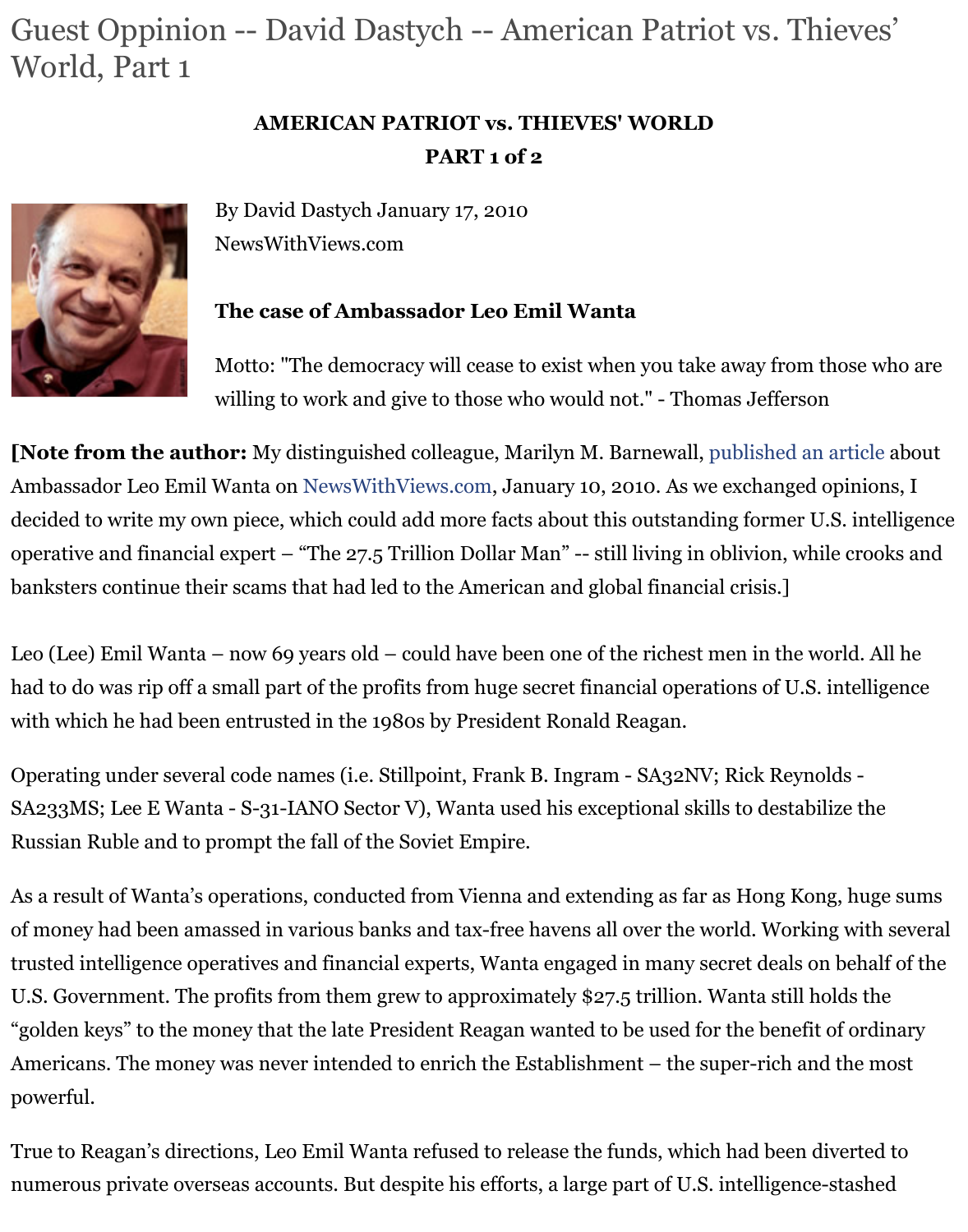business partner), Freddie Woodruff, Francois de Grosseurve, were all found dead. You can add the name of Vince Foster, former White House Counsel, to the list. The killings are an integral part of the long process of stealing U.S. intelligence money. It continues to this day.

# **134 days in a Swiss dungeon**



From Wanta's interview with Tom Valentine on Radio Free America, it is clear that in October 1992, Wanta was asked by the Bush Administration to procure and del bank guarantees – which are bank debentures. At first, the Bush Administration wanted to run the prime prime prime. bank guarantees through MiApollo Investments, Ltd. in Hong Kong. They changed their mi to use an American company. To accommodate, Wanta used his AmeriTrust Corporation. T was from the Securities and Exchange Commission (SEC) by U.S. Attorney Sandro Sordi, Deputy Attorney Attorney Attorney Attorney Attorney Attorney Attorney Attorney Attorney Attorney Attorney Attorney Attorney Attorney Atto General, Dade County, FL, an associate of Janet Reno, then with Richard C. Breeden (SEC C Chemical Bank, Chase Manhattan and Citicorp. The contract was signed by Leo E. Wanta, P January 15, 1993. The pay orders came from Credit Suisse.



### Advertisement

After George H.W. Bush lost his bid for re-election, the Clinton Administration wanted acce money. Their attempts began when White House counsel Vincent Foster asked Wanta to pa D'Andrea Tyson and Leon Panetta who was at that time Director of Office of Management a (OMB) – now CIA Director – \$250 million for The Children's Defense Fund.

"On July 7, 1993, I bought breakfast for Consul General Giovanni Ferro and Lorrayne Fine ( Mossad agent) of L.H. Financial Group, Johannesburg, South Africa," Wanta said. "Others in but not at breakfast – included Anthony Maniaci (Queen's Counsel at Toronto, Ontario, Car Sandro Sordi (former Dade County Deputy AG, mentioned above). We have verified that De House Counsel Foster made hotel reservations for everyone in Geneva. The hotel rooms, his air travel plans are on his American Express card…" Wanta continued.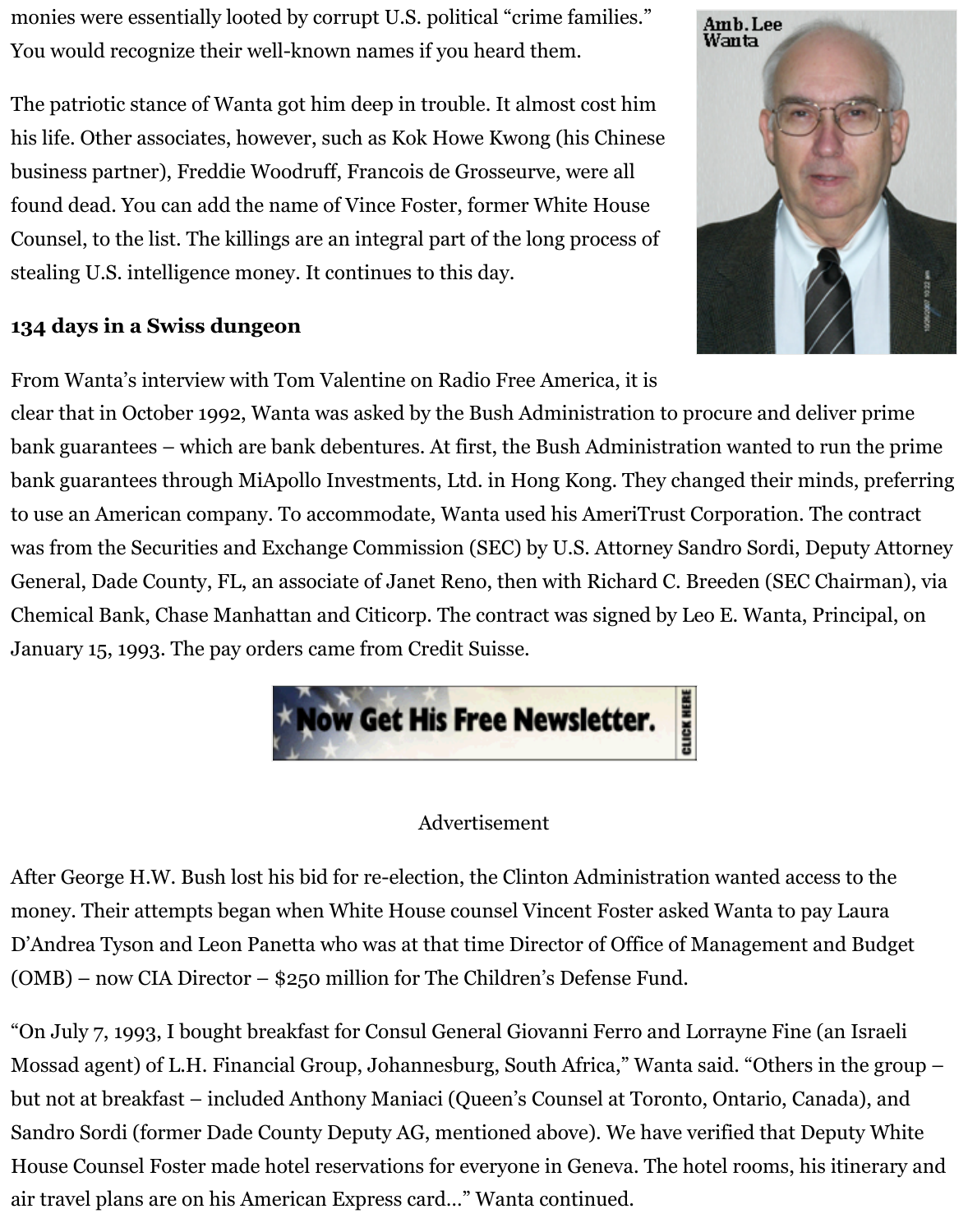"The group having breakfast at the Hotel Au Lac in Lausanne, that day, July 7, 1993, planned to take the train to Geneva to meet with Vince Foster later that day. I had no idea Panetta was coming. I never saw him. Fine had too much luggage and I was carrying a blue nylon bag containing all of my files… heavy, weighed close to 100 pounds. So we opted to go to Geneva by taxi… a 20-minute ride. Foster and his group were to join us at the Hotel de la Paix in Geneva to discuss the deal.

"I was arrested by the Suisse Sûreté (the detective force of French-speaking Swiss) before rising from the breakfast table. " Thus, Wanta never got to Geneva or met with Vince Foster – nor was he given the opportunity to arrest Marc Rich (Reich) as directed by the then-FBI Director William Sessions. (Telephone interview with M. Barnewall, January 16, 2010.)

When Greg Szymanski interviewed him, Wanta said: "I was named Ambassador from Somalia to Switzerland and Canada as a cover to arrest Marc Rich (Reich]. When I got there, I found myself in a Swiss dungeon and Rich was set free. Foster was also there on behalf of the Clintons, asking me for \$250 million for The Children's Defense Fund of which Hillary was chairman. Later, Vince attempted to help me out of my situation, but later I was notified he was found dead and I never found out what happened to the \$250 million."

Tom Valentine interview of Wanta: "On July 20, 1993 the Swiss Prison Superintendent told me that Vincent Foster was dead – on my daughter's birthday." Was it a Mafia-style warning? Wanta was kept in what he calls "a Swiss dungeon" at Du Bois, near Lausanne, under the false pretext of tax evasion in the State of Wisconsin. His diplomatic status was breached for 134 days, from July 7 to November 17, 1993 before he was flown to New York in chains.

A federal judge in New York City, Allyce Ross in the Eastern District Court, called it "subterfuge" by the State Department and the State of Wisconsin. She said: "This is absurd and bizarre that Ambassador Wanta is held." The New York case was dismissed with prejudice by the U.S. Attorney on November 19, 1993. Yet, he was re-arrested and sent to a prison in Wisconsin and later to other U.S. prison compounds where he was badly treated.

Although Wanta had no idea what The Children's Defense Fund was all about, a financial investigator, Marco Saba of the Organized Crime Observatory in Switzerland, later wrote about it. It was a secret fund: "One component of this information concerns the activities of the CIA operative known as Mrs. Hillary Rodham Clinton. For some years prior to the elevation of her husband, Bill, a CIA operative like his 'CIA wife,' Hillary had been in control of an organization calling itself 'The Children's Defense Fund.'" It is alleged, on the basis of intelligence community leaks, that Hillary became accustomed to treating The Children's Defense Fund as "her own private slush fund." (Greg Szymanski, Rense.com, March 26, 2006).

In 1981, President Reagan issued Executive Order 12333, known as "Title 18, Section 6." It authorized U.S.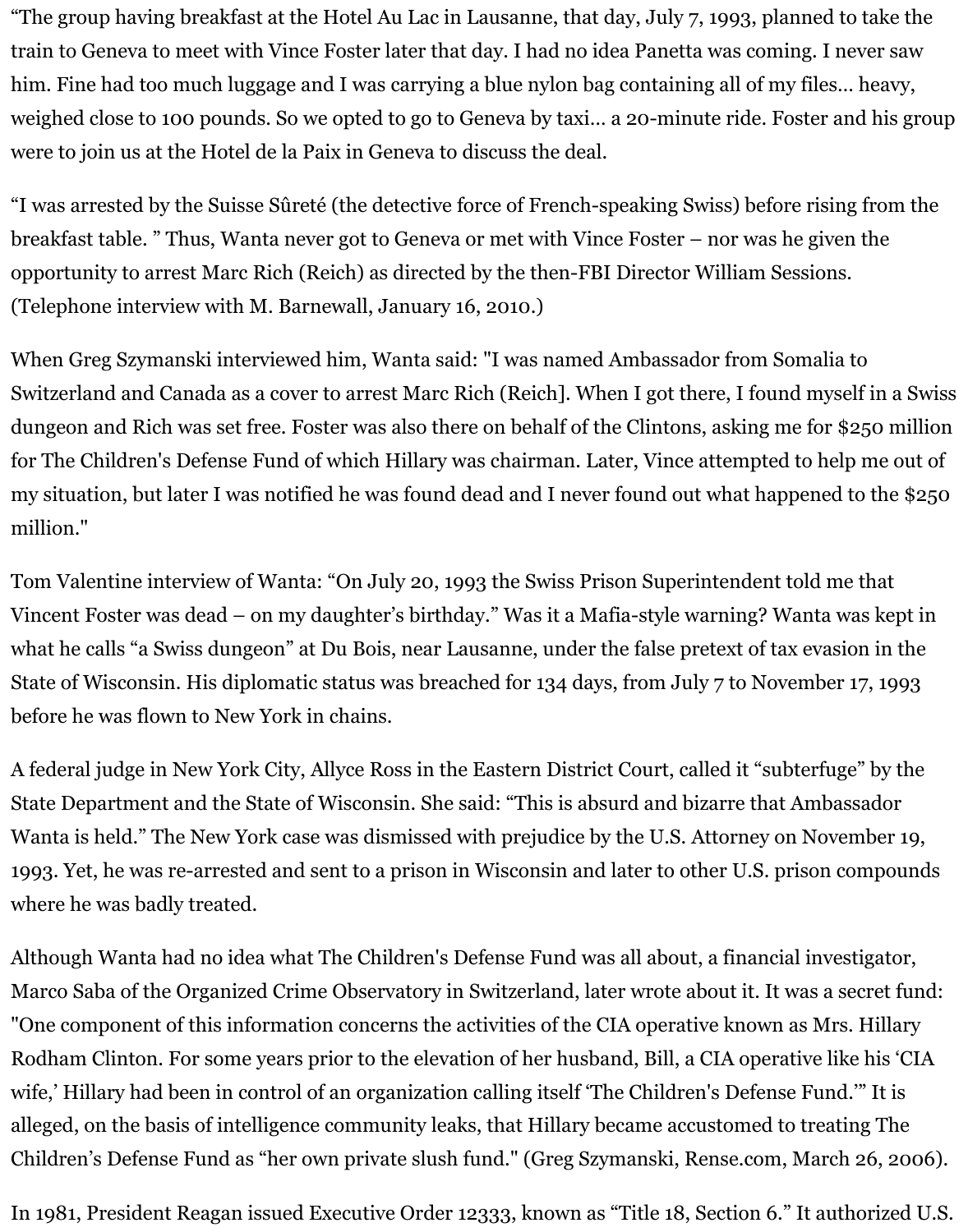In the fall of 1993, upon leaving the Brooklyn Courthouse, Leo Wanta was unlawfully detain warrant by New York Police Department detectives. They apologetically explained that they Wisconsin a favor.' They were acting on a telephone call from the Wisconsin Department of requesting his arrest for alleged failure t[o pay State taxe](http://worldreports.org/news/54_leo_wanta_and_the_wisconsin_state_tax_gestapo)s. Leo was not shown any warrant or copy of any charges filed by the State of Wisconsin.

The pretext for Ambassador Leo Emil Wanta's unlawful detention: He allegedly owed a civil State tax of \$14,129, dating from 1982 and 1988. But it wasn't true. Wanta lived abroad, not since the 1985 legal separation from his wife. The Wisconsin Department of Revenue claime U.S. resident because his wife lived in Appleton. Somehow they didn't understand the word separated." Since his wife filed for divorce in 1995 charging abandonment as of 1985, it's cle had no legal ties to Wisconsin in years for which civil taxes were being charged.

Wanta had been notified of the illegal civil state tax assessment while working in Singapore government business. Wanta remitted the \$14,129. On May 15, 1992, Wanta sent the money Singapore via Telegraphic Transfer by Malaysian Banking Berhad. It was sent in favor of Wa Wisconsin Attorney, Thomas Wilson, and was deposited in his Attorney Trust Account with Appleton, Wisconsin 54911, account commission of S\$29.17 plus the cable cost of a further S [Singapore Dollars]. The falsely demanded \$14,129 was duly paid by Attorney Wilson under Wisconsin Department of Revenue. The check cleared the First Wisconsin National Bank (later First Corporation, now U.S. Bancorp) in Milwaukee.



The State tax levied against him was and remains fraudulent. The original Wisconsin tax ch Leo Wanta were civil, not criminal charges. Criminal charges of tax evasion were filed only when insisted he had paid the civil tax assessment – twice (once in May; again in June, 1992). He it a third time.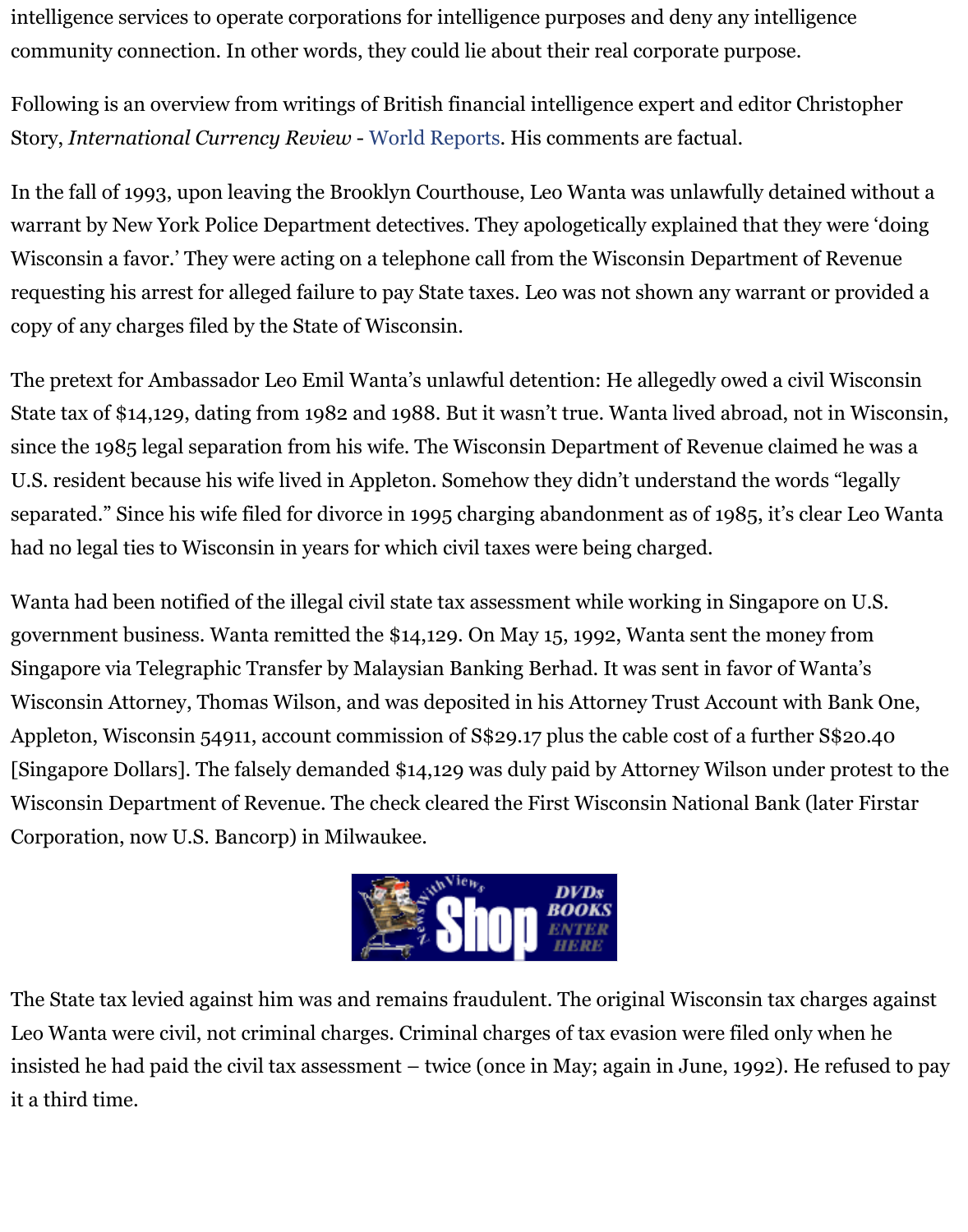He remained illegally incarcerated without a warrant in the State of New York until Decemb that time, law enforcement officers finally extradited him unlawfully to Wisconsin. Wanta h in Wisconsin since 1985 and became a legal resident of Vienna, Austria, after June 1988. Th other things, he was Director-General of New Republic/USA Financial Group, GES.m.b.H., Title 18, Section 6 intelligence corporations, located at Karntnerstrasse 28/15, A-1010 Wien part two click below.

# **Click here for part -----> 2,**

© 2010 - David Dastych - All Rights Reserved

# **AMERICAN PATRIOT vs. THIEVES' WORLD PART 2 of 2**



By David Dastych January 17, 2010 NewsWithViews.com

### **The case of Ambassador Leo Emil Wanta:**

Part I of this article catalogued events leading up to the illegal arrest Ambassador Leo E. Wanta on July 7, 1993, in Lausanne, Switzerland.

beginning of a nightmare destined to haunt the Ambassador for man

the present time, in fact.

To add to Leo's injuries, as soon as he was "imprisoned" on falsified charges, the ruthless W authorities sold his former Wisconsin family home, behind his back and without his permis knock-down price of around \$60,000, and kept the proceeds. All attempts to procure a prop of this theft have failed. So far. (Interview, M. Barnewall, June 11, 2009: Wanta said, "After took my family home, the property was occupied by a State of Wisconsin Attorney.")

By March 1994, Leo Wanta had already languished for nine months in what he terms "a Swi The U.S. government distinguished itself at the outset by forcing him to be strip-searched in behavior indistinguishable from what happens in the Soviet GULAG (about which the U.S. States) Department affected such outrage for decades).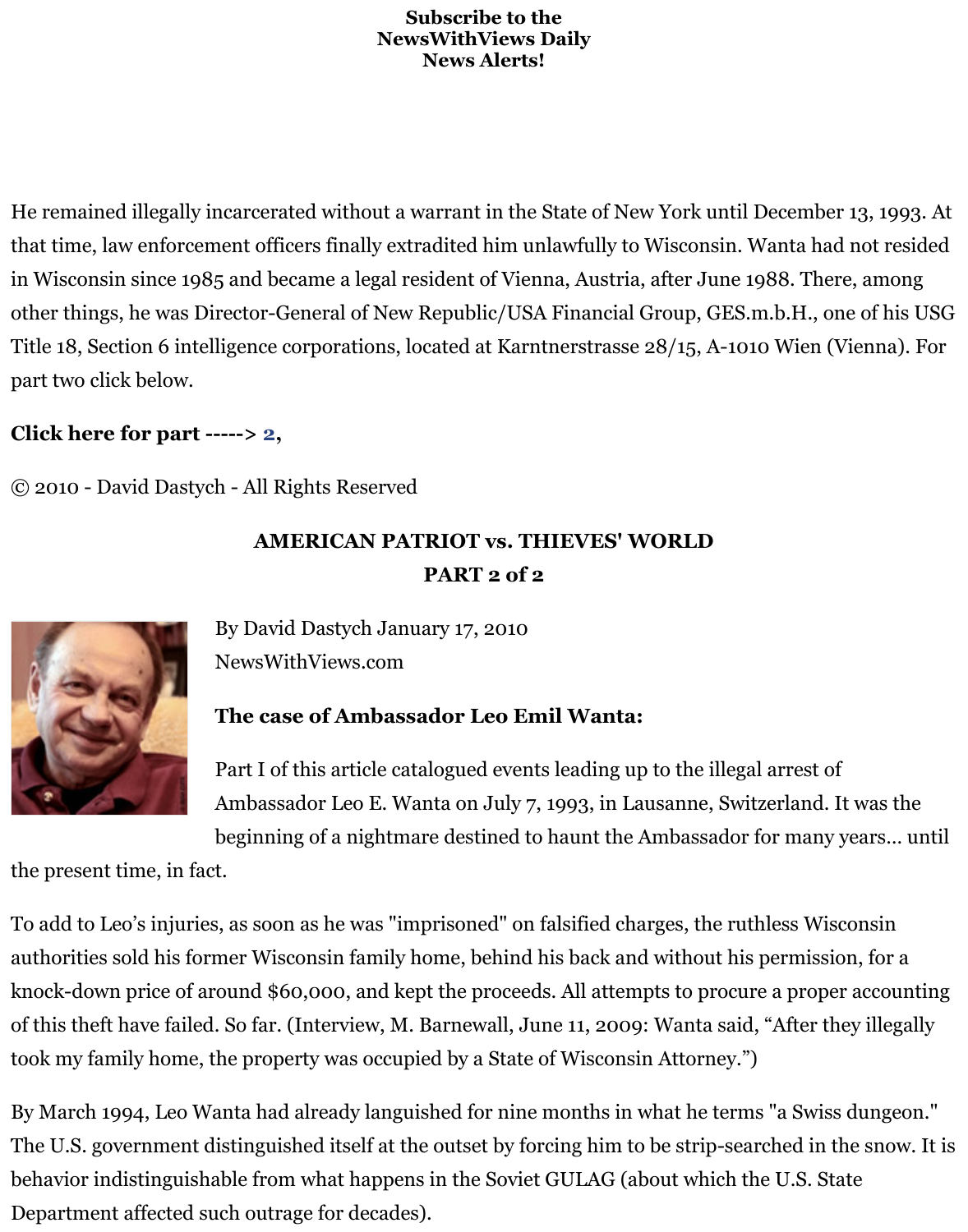At least four attempts were made to murder him inside the U.S. Of these, the most outrageous was the criminal behavior of a Deputy Sheriff who drove up to the Kettle Moraine Corrections Facility in Wisconsin, changed into prisoner's clothing, established proximity to Leo and attempted to murder him in the washroom. On that occasion, his life was saved by Duty Sergeant Randy Miller who dragged the deputized murderer out of the washroom and the prisoners' quarters. The intruder fled back to the administration area, took off his false prisoner's clothing, dressed back in his Deputy Sheriff's uniform, and made off in his County car.

When these successive Soviet-style liquidation attempts failed, the Soviet technique of trying to have Leo certified insane, was attempted. After the seventh attempt, his fate was sealed when Dr. Connie Lee, Chief Psychiatrist for the State of Wisconsin, mindful of such abuses and fully satisfied that Leo was mentally stable and proficient, refused to go along with the State's conspiracy and certified Leo to be of sound mind. After that episode, attempts to delete him from history ceased.

Leo Wanta was moved around the U.S. prison system. For example, he spent from 1998 until September



2001 at a maximum-security facility in the State of Oklahoma. During that period, he was regularly removed from his cell. His cell was searched, items were taken from it and they were not returned. The papers taken from his cell included legal documents, files, and papers from attorneys. A routine was now established whereby Leo was deliberately moved around the Wisconsin/US prison compounds, so his mail always lagged behind his latest movements, and/or failed to catch up with him.

Institution authorities from the State of Oklahoma informed him that they lacked certain background information on him and requested his cooperation in obtaining it. Leo cooperated and learned from institution personnel that they had queried the Wisconsin State Department of

Corrections, which had confirmed that no criminal background report was available on him.

Meanwhile the Central Intelligence Agency put word out that Leo Emil Wanta was dead.

This false information was disseminated among strictly compartmentalized agents and cadres, with poor knowledge of the broader picture, and throughout the relevant sectors of the international financial community. Given this 'tabula rasa' situation, the coast was clear (or so the criminalists assumed) to ransack, steal, misappropriate, misuse, divert, claim, usurp, collateralize, hypothecate and otherwise unlawfully exploit the \$27.5 trillion of which Leo Emil Wanta was and remains the sole Principal and Trustor. All concerned were happy with this illegal state of affairs – which has continued without ceasing. They have also used the Ambassador's \$4.5 trillion compromise funds Settlement agreed in May 2006. On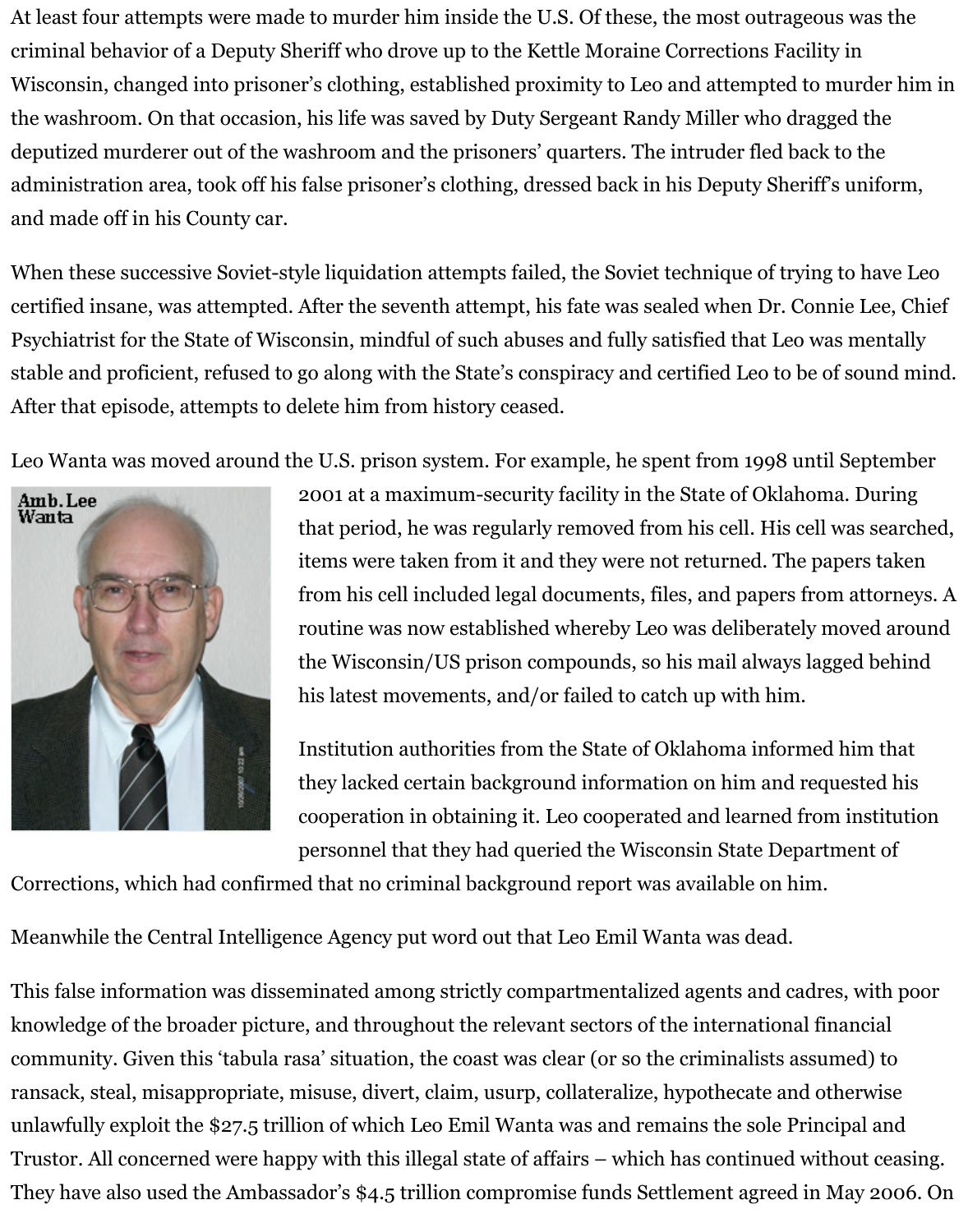

#### Advertisement

Leo Wanta has had no probation violations. On July 21, 2005, Wanta's court-ordered financ were paid in full.

Perhaps the best way to end this era of Wanta's life and look hopefully to the future is with a Wisconsin Revenue Agent Angela Dunlap. In her February 18, 1999 letter to Wanta's Califor attorney, she said: "The Department of Revenue has no record of a delinquent tax account is Wanta…" The letter is on State of Wisconsin Department of Revenue letterhead.

# **Recent "Wantagate" Developments**

Ambassador Wanta's restrictions have been lifted, with effect from November 14, 2005, tha \$ 35,000 from the Publisher of *International Currency Review – World Reports*, Christopl loan enabled Leo Wanta to pay the unlawful tax (which Wanta had already paid) plus intere was duly confirmed. Earlier, in 2003, "in an unexpected move" Wanta filed a court case. Alt was dismissed under sovereign immunity, he received verification from the court that his st Trustor is valid. This decision of the District Court of Virginia (April 15, 2003), announced by independent Judge, Gerald Bruce Lee, charged Wanta with repatriating the \$23 trillion from sources and instructed him to pay taxes on it. He told Wanta to use federal collection courts process.

In 2006, due to an Agreement Wanta made with the Bush Administration,  $$4.5$  trillion was Wanta care of Bank of America in Richmond VA. He has never been able to collect the mone 1.575 trillion tax to the IRS. Interesting, isn't it? In 1993, Wanta was arrested on a bogus cha payment of Wisconsin taxes. In 2010, the government prevents him from paying \$1.575 trill openly admits he owes the IRS on the \$4.5 trillion wired to him in 2006. Why won't the gov Leo Wanta to collect his money and pay his taxes? It appears an "invisible hand" in the fede stopped the money flow. Was the agreed upon  $$4.5$  trillion stolen? If so, who did it? That's important question.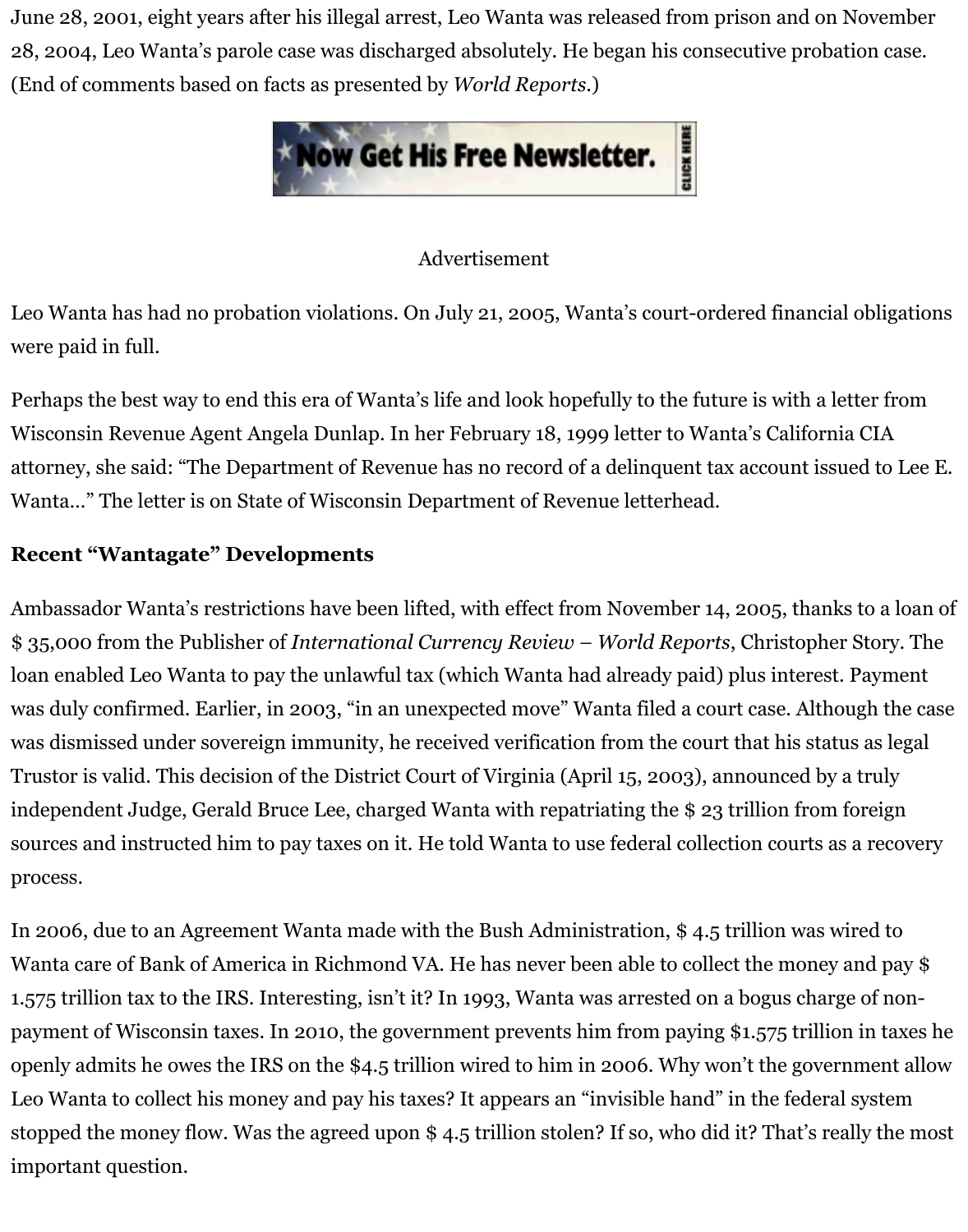pangs people feel from U.S. economic problems. It could have prevented the U.S. financial of Wanta's letters are archived in my files).

Let me quote the last public letter by Ambassador Leo Emil Wanta, dated January 13, 2010, President Barack Obama and other members of his Administration:

Mr. President: -

I am ready to work with you and your good presidential offices, to rebuild Haiti WITHOUT Dollars, upon the immediate release of my personal monetary funds of US Dollars 4.5 trillion interest accruals; less my personal/civil repatriation/federal tax payment upon my economi conjunction with my preferred US Treasury Bond Investment programs, inter alia.



Please advise so we can develop immediate food/rebuild/safety/medical etc. programs forth Thank you for your rapid response to these emergency conditions to assist the Haiti Popula [No need for a second Katrina incident...](http://www.newswithviewsstore.com/mm5/merchant.mvc)

Thank you... Lee

**Subscribe to the NewsWithViews Daily News Alerts!**

Will President Barack Obama answer Leo's letter and proposal? I doubt it. The officialdom i D.C. usually ignores Leo Emil Wanta. Maybe they will appoint a Czar to dispose of his mone knows? Maybe that has already been done – at least for the \$4.5 trillion that has disappeare